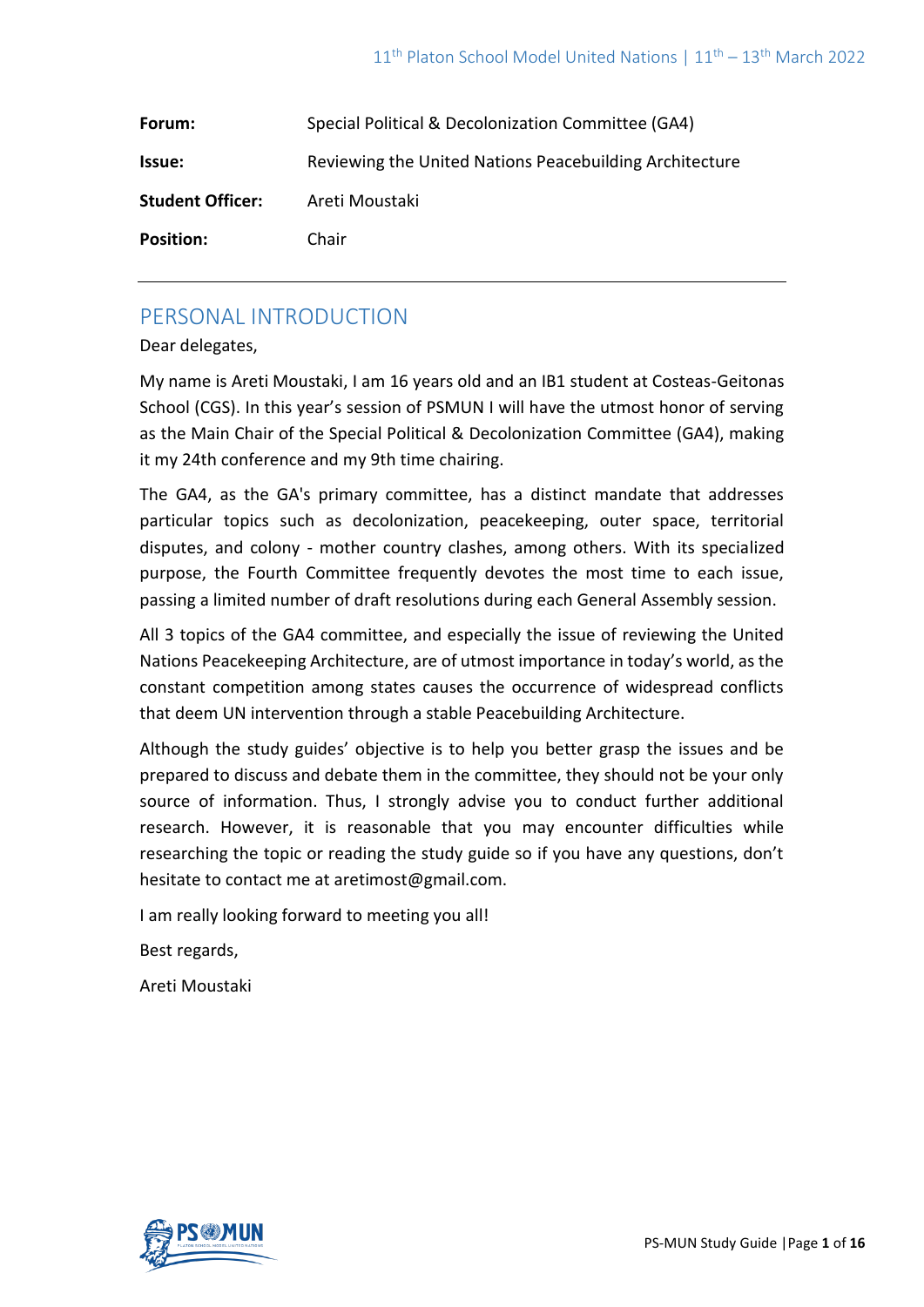# TOPIC INTRODUCTION

Proactive conflict prevention (actions performed before a conflict has progressed) has proven to be more economically efficient than reactive conflict prevention, that is, after-conflict measures to restrict and minimize the severity, length, and potential of geographic spillover. There is an increasing notion that the world's tolerance for violence has limitations. It has become evident that long-term growth is unattainable without long-term peacebuilding. One of the international community's concerns in the coming decade is making the globe conflict-free or developing a more effective mechanism to avoid violence.

When the United Nations Peacebuilding Architecture (UN PBA) was founded fifteen years ago, it had two primary objectives: addressing the origins of conflict and building national capability and competence for long-term peace and development. There was widespread consensus that it was vital to go further than peacekeeping, that peacebuilding plans and objectives must incorporate assessment and analysis from local stakeholders, and that coordination and cooperation between the various UN Agencies and Departments was essential.

When discussing peacemaking, peacekeeping, and peacebuilding as a way of achieving the UN Charter's purpose of "saving succeeding generations from the scourge of war," we must differentiate between the three of them. As numerous misconceptions may exist, it is important to emphasize that there is a key distinction between peacebuilding and peacekeeping, being that the latter occurs before peace enforcement and the penalties system, as stated in Chapter VII of the United Nations Charter. Peacebuilding, on the other hand, is more than a process with a wide postconflict objective and more than an instrumentalist way of securing peace. Consolidating internal and external security, reinforcing political structures via increased effectiveness and engagement, and encouraging economic and social reconstruction are the three strategies that can lead to reconstructive peacebuilding.

The theme of this year's conference is "Redefining Modern Solidarity". The concept of solidarity is connected to the issue at hand because, as Antonio Guterres –the current Secretary General of the United Nations– has said, "UN peacekeeping is a remarkable enterprise of multilateralism and international solidarity"<sup>1</sup>.

<sup>1</sup> "Secretary-General's Initiative on Action for Peacekeeping." *United Nations*, United Nations, [www.un.org/en/A4P/.](http://www.un.org/en/A4P/) 

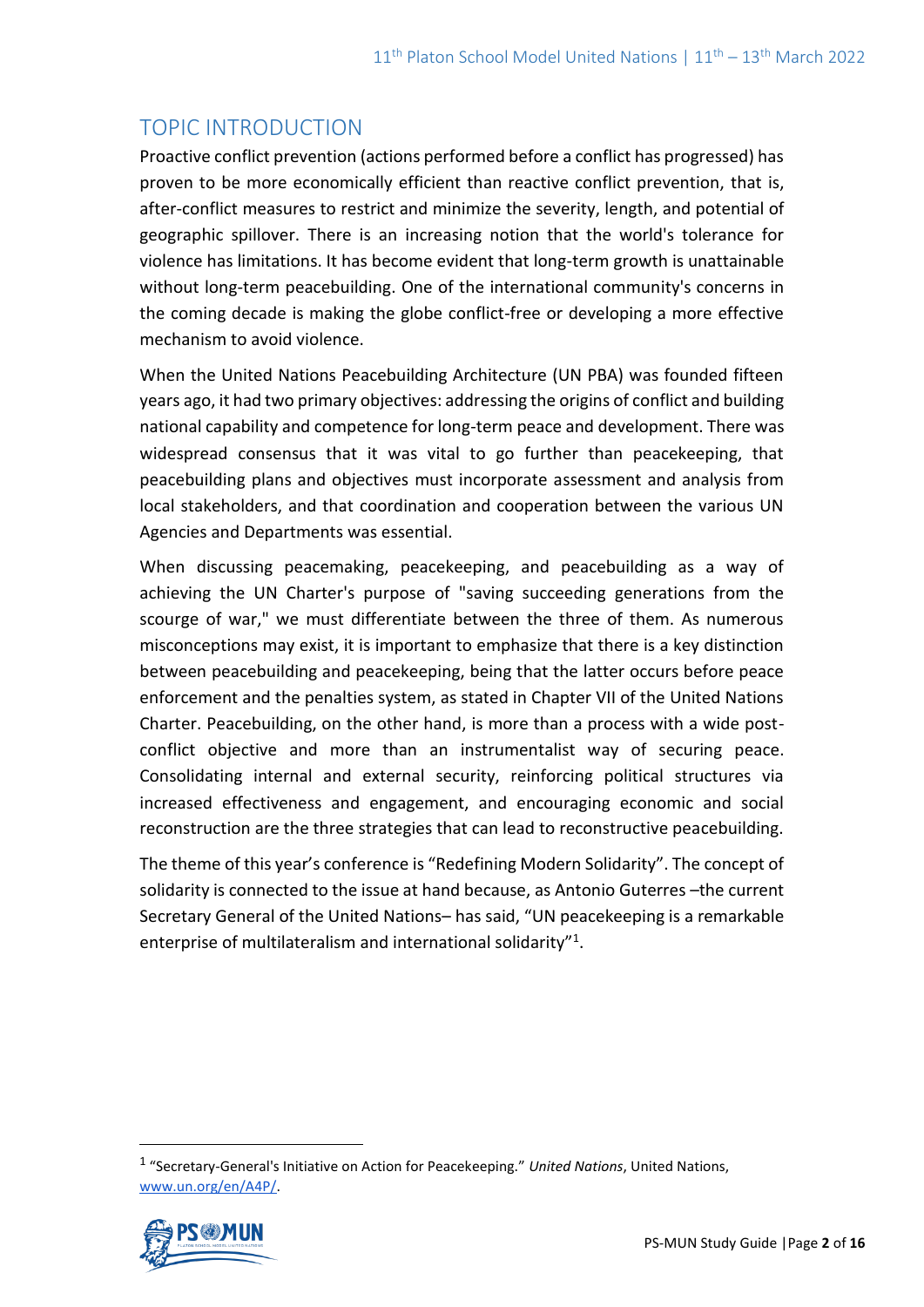# DEFINITION OF KEY TERMS

#### Peacebuilding

The cultivation and development of constructive personal, group, and political relationships across ethnic, religious, socioeconomic, national, and racial boundaries is referred to as Peacebuilding. It seeks to address injustice through peaceful means and to change the structural conditions that breed catastrophic and deadly conflict. Early warning and response initiatives, violence prevention, community mobilization, civilian and military peacekeeping, military intervention, humanitarian aid, ceasefire agreements, and the construction of peace zones are all part of peacebuilding. Continuous efforts and advances in multiple fields at the same time characterize successful peacebuilding. A comprehensive commitment to numerous distinct aspects of society is required for successful peace building. It is very important to note that peacebuilding includes "early warning and response efforts, violence prevention, advocacy work, civilian and military peacekeeping, military intervention, humanitarian assistance, ceasefire agreements, and the establishment of peace zones."<sup>2</sup>

Peacebuilding becomes strategic when it operates on the long-run and includes all levels of society to form and maintain affiliations between people on a local and global scale. Strategic peacebuilding brings together individuals and groups "on the ground" (community and religious groups, grassroots organizations, and so on) with policymakers and political elites (governments, the United Nations, corporations, banks, etc.) It seeks to construct societies, institutions, policies, and relationships that are effectively equipped to maintain peace and justice.

#### Peacekeeping

The active preservation of a ceasefire between nations or communities, typically by an international military force, is known as peacekeeping. It has proven to be one of the most successful tools at the UN's disposal for assisting host nations in navigating the arduous transition from conflict to peace. Peacekeeping offers distinct advantages, such as legitimacy, burden sharing, and the capacity to deploy and maintain soldiers and police from all over the world, combining them with civilian peacekeepers to accomplish multifaceted agendas. UN troops offer security as well as political and peacebuilding assistance to countries during the critical and challenging early stages of transitioning from conflict to peace.

## Peacebuilding Architecture (PBA)

The United Nations Peacebuilding Architecture (PBA) was established in 2005 to encourage international actors to work together to develop more coherent and wellfunded responses to countries emerging from violent conflict (which may include

<sup>2</sup> Corissajoy. "Peacebuilding." *Beyond Intractability*, 12 July 2016, [www.beyondintractability.org/essay/peacebuilding.](http://www.beyondintractability.org/essay/peacebuilding)

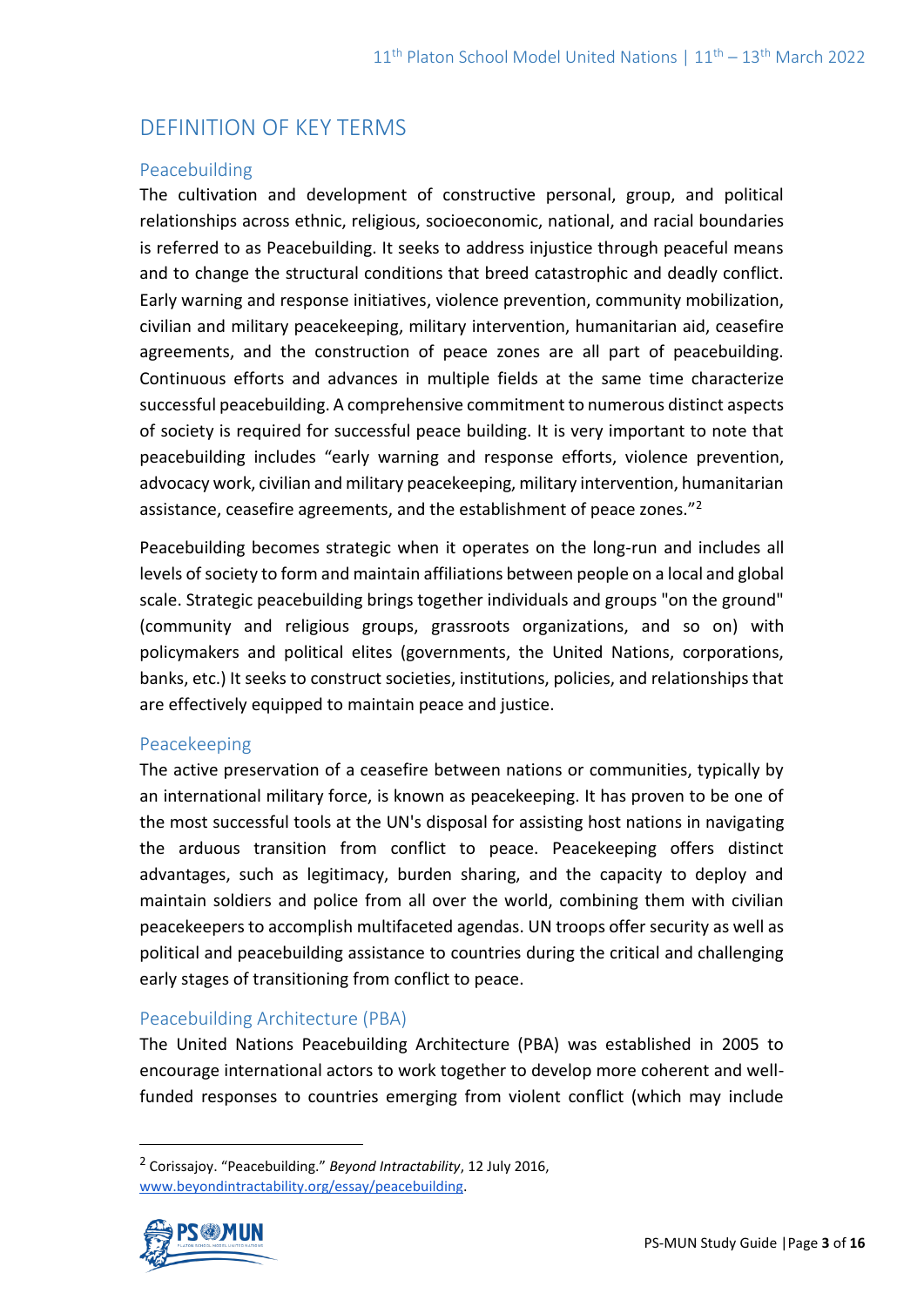peacekeeping, advancement, humanitarian, and human rights aspects), aiming to prevent a recurrence of conflict. It is made up of three parts: the Peacebuilding Commission (PBC), the Peacebuilding Fund (PBF), and the Peacebuilding Support Office (PBSO). EU Member States have taken up leadership responsibilities in the UN PBA, with Sweden now serving as chair of the PBC.

### Peacebuilding Commission (PBC)

The Peacebuilding Commission (PBC) was established to detect countries being under pressure and on the verge of state collapse; to orchestrate proactive help and support in preventing that process from progressing further; to facilitate the preparation for shifts between conflict and post-conflict peacebuilding; and to coordinate the international community's attempts towards post-conflict peacebuilding over whatever period may be considered necessary.

#### Peacebuilding Fund (PBF)

A multi-donor Peacebuilding Fund (PBF) was established alongside the PBC to bridge gaps and accelerate longer-term investment, and the Peacebuilding Support Office (PBSO) was tasked with managing the PBF, advising the PBC, and coordinating peacebuilding strategy and policy development across the UN.

#### Official development assistance (ODA)

Official development assistance is government support aimed at promoting the economic growth and well-being of underdeveloped countries. Aid can be provided directly, from donor to recipient, or via a multilateral development organization like the United Nations or the World Bank.

#### Civil society

A civil society is made up of groups or organizations that operate in the interests of citizens but are not part of the governmental or for-profit sectors. Civil society organizations and institutions encompass non-profit organizations, churches, labor unions, as well as other service agencies that offer valuable services to society while asking for relatively little in return.

#### Rule of Law

The system, procedure, structure, practice, or standard that promotes the equality of all people before the law, provides a non-arbitrary form of government, and, more broadly, prohibits the arbitrary exercise of power is known as the rule of law.

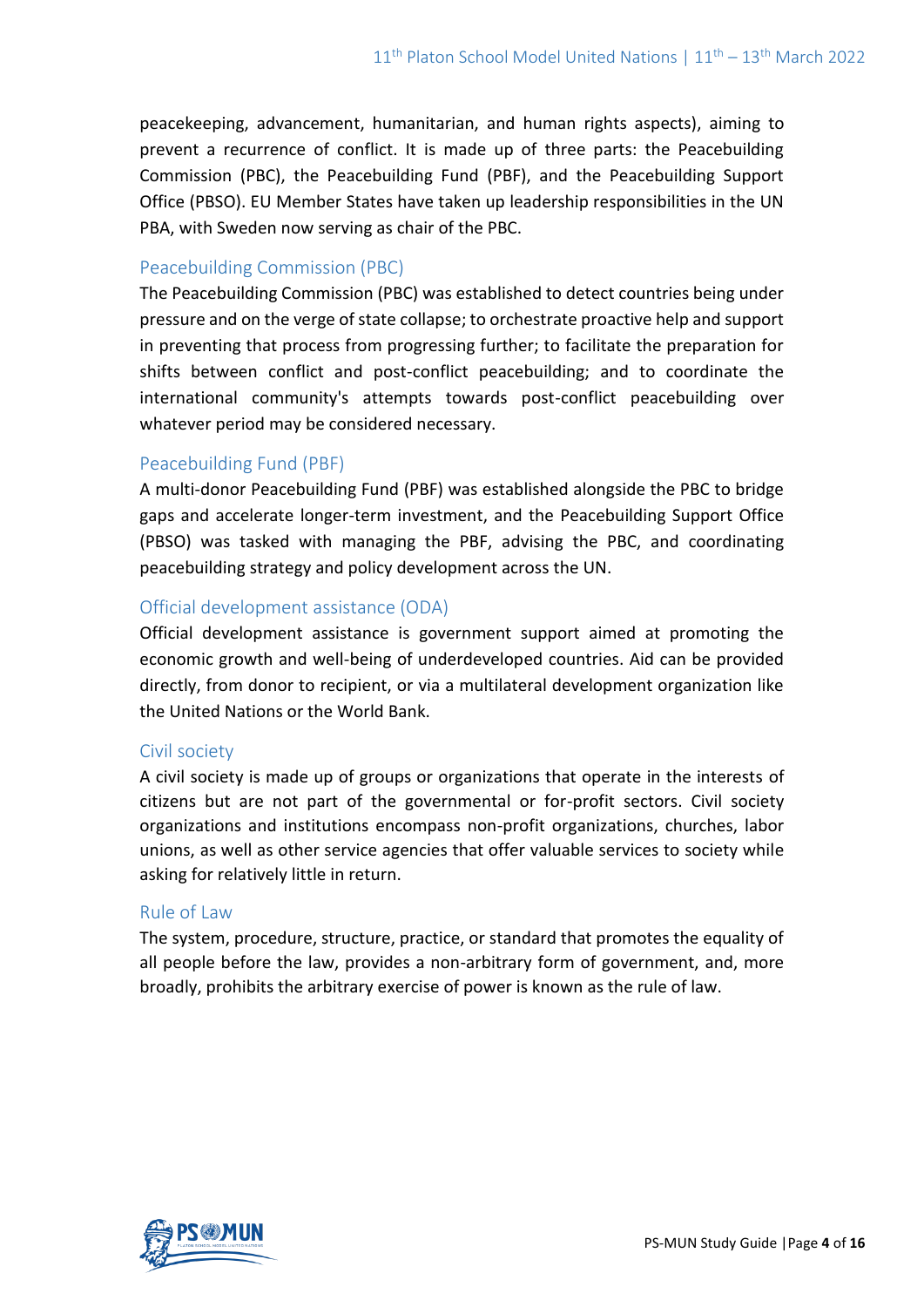# BACKGROUND INFORMATION

## The initial logic and aspirations of the Peacebuilding Architecture

During the 1990s, a surge in intra-state disputes prompted the international community to place a greater emphasis on peacebuilding. The progressive approach to the transition from war to peace that had defined inter-state disputes did not apply to the multifaceted civil conflicts that emerged following the Cold War. Such conflicts did not typically end with a definitive military triumph and a period of post-conflict reconstruction; instead, governments were unstable, bound to repetitive cycles of conflict, with complicated reasons that constantly risked violence erupting as states emerged. As worldwide awareness of the interconnections between the political, security, and development processes that support state formation and conflict increased, the UN and other actors began to develop peacebuilding as a distinct, separate field.

The first time peacebuilding as a concept, was introduced at the United Nations by the Boutros Boutros-Ghali's Agenda for Peace<sup>3</sup> in 1992. Peacebuilding in the document is defined as "action to identify and support structures which will tend to strengthen and solidify peace in order to avoid a relapse into conflict". Originally envisioned as part of a conflict series ranging from preventive diplomacy to peacemaking and peacekeeping to post-conflict peacebuilding, the United Nations expanded on the concept in the 2000 "Brahimi Report"<sup>4</sup> and the 2004 report of the High-level Panel on Threats, Challenges, and Change<sup>5</sup> to encompass a recurring perspective of the causes of conflict and relapse, as well as responses to tackling them.

These analytical reports highlighted a number of significant obstacles within the UN system, in carrying out peacebuilding initiatives successfully. In many cases, the capability and attention of the UN and member states had been dispersed, resulting in gaps, redundancy of efforts, and missed chances to assist national peacebuilding processes.

In 2005, the World Summit –where leaders from around the globe agreed to get involved in a wide array of topics to address important global concerns– took place. By the time this happened, there was broad recognition of new institutions that were created in order to enhance strategic cohesion in attempting to address the requirements of a variety of countries severely impacted by violent conflict, as well as

<sup>5</sup> "United Nations Official Document." *United Nations*, United Nations, [www.un.org/en/ga/search/view\\_doc.asp?symbol=A%2F59%2F565.](http://www.un.org/en/ga/search/view_doc.asp?symbol=A%2F59%2F565)



<sup>3</sup> "An Agenda for Peace :" *United Nations*, United Nations, digitallibrary.un.org/record/145749?ln=en. 4 "United Nations Official Document." *United Nations*, United Nations,

[www.un.org/en/ga/search/view\\_doc.asp?symbol=A%2F55%2F305.](http://www.un.org/en/ga/search/view_doc.asp?symbol=A%2F55%2F305)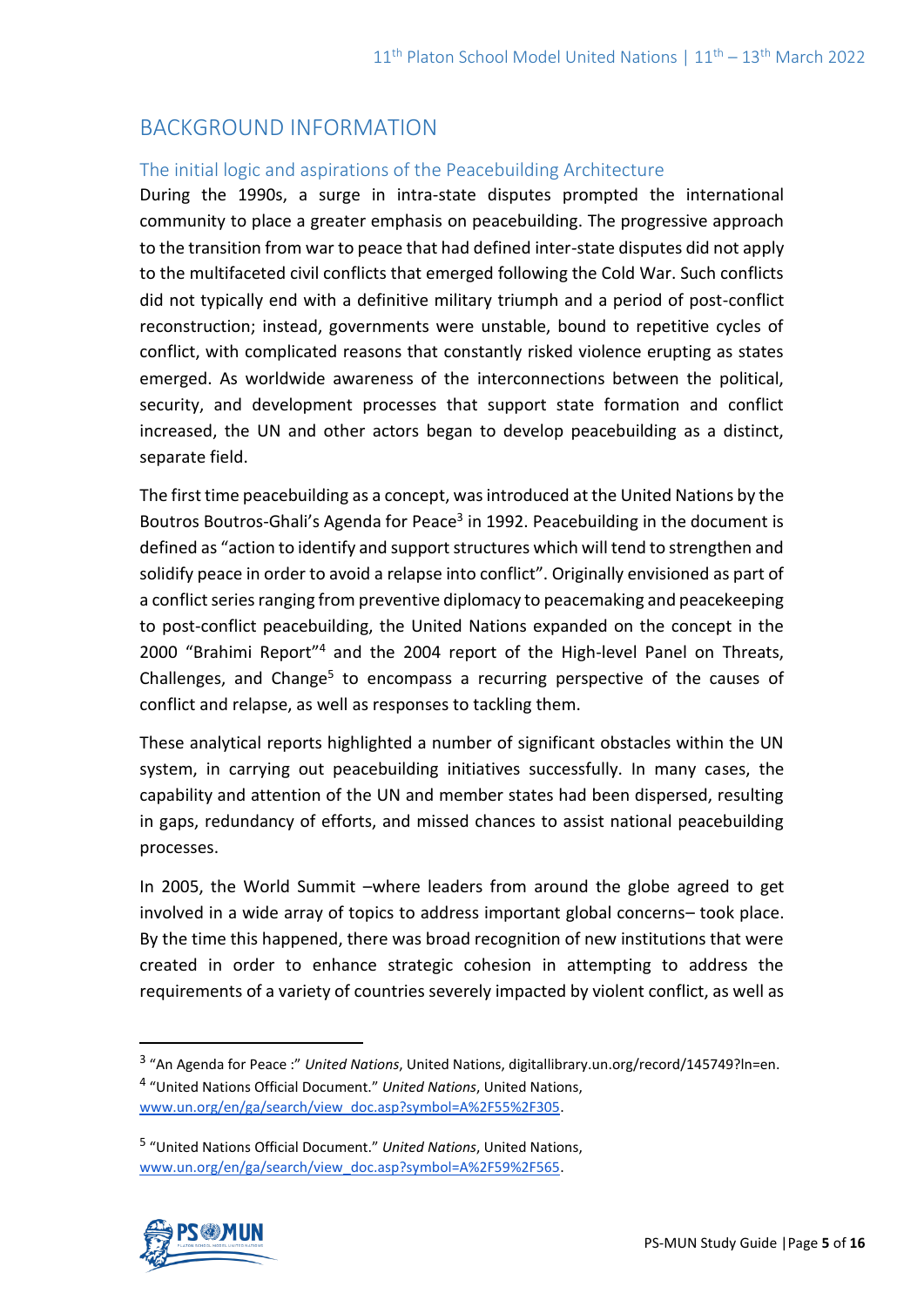to help bridge the gap between international political, security, and development efforts. This consensus resulted in the adoption of the Peacebuilding Architecture (PBA) in the 2005 World Summit.

The PBA's initial purpose was to increase the interconnections and cohesion of the UN's (institutional and member-state) peacebuilding initiatives; it was not meant to be a new operational body or group of self-standing institutions. Many claimed then and still, that the PBA encompasses not just the Peacebuilding Commission (PBC), the Peacebuilding Support Office (PBSO) and the Peacebuilding Fund (PBF), but the entire range of UN institutions, instruments, and member states to which the PBC, PBSO, and PBF could offer better coherence.

## Requirements for an effective peacebuilding architecture

The actions involved in peacebuilding differ based on the context and the peacebuilding agent. Successful peacebuilding initiatives foster an environment conducive to self-sustaining, long-term peace; reconciling opponents; preventing conflict from resuming; integrating civil society; implementing rule-of-law processes; and confronting underlying structural and social challenges. Peacebuilding must target functional structures, emotional circumstances and social stability, rule of law and ethics, and cultural susceptibility in order to achieve these aims.

Pre-conflict peacebuilding programs seek to avert the outbreak of violent conflict. In order to transform the conflict, these tactics entail a wide range of people and sectors. Despite the fact that the notion of peacebuilding encompasses pre-conflict actions, most peacebuilding efforts are post-conflict. Nevertheless, several peacebuilding researchers advocate for a greater emphasis on pre-conflict peacebuilding in the future.

## Gaps in the effective carrying out of peacebuilding initiatives

Primarily, the UN was challenged with recruiting and deploying experts in a timely manner. Peacebuilding efforts were compartmentalized, fragmented, and poorly coordinated across UN peacekeeping operations, political missions, and the UN development system. Moreover, the UN system as a whole required a collection of optimal practices and policy on peacebuilding. Additionally, the UN lacked sufficient financing to respond to developing peacebuilding crises, opportunities, and gaps; and the international system as a whole – institutions, existing donors, and rising powers – lacked coherence on the ground.

Capacity gaps relating to organizational integrity are of utmost importance when it comes to the gaps in the effective carrying out of peacebuilding initiatives. They are frequently linked to a lack of social cohesiveness, in this context as a consequence of violent social conflict, resentment and marginalization, and a destructive political economy. As a result, post-conflict countries and their leaders endure diminished social capital and a fragmented vision for the country's future. Rivalry among various

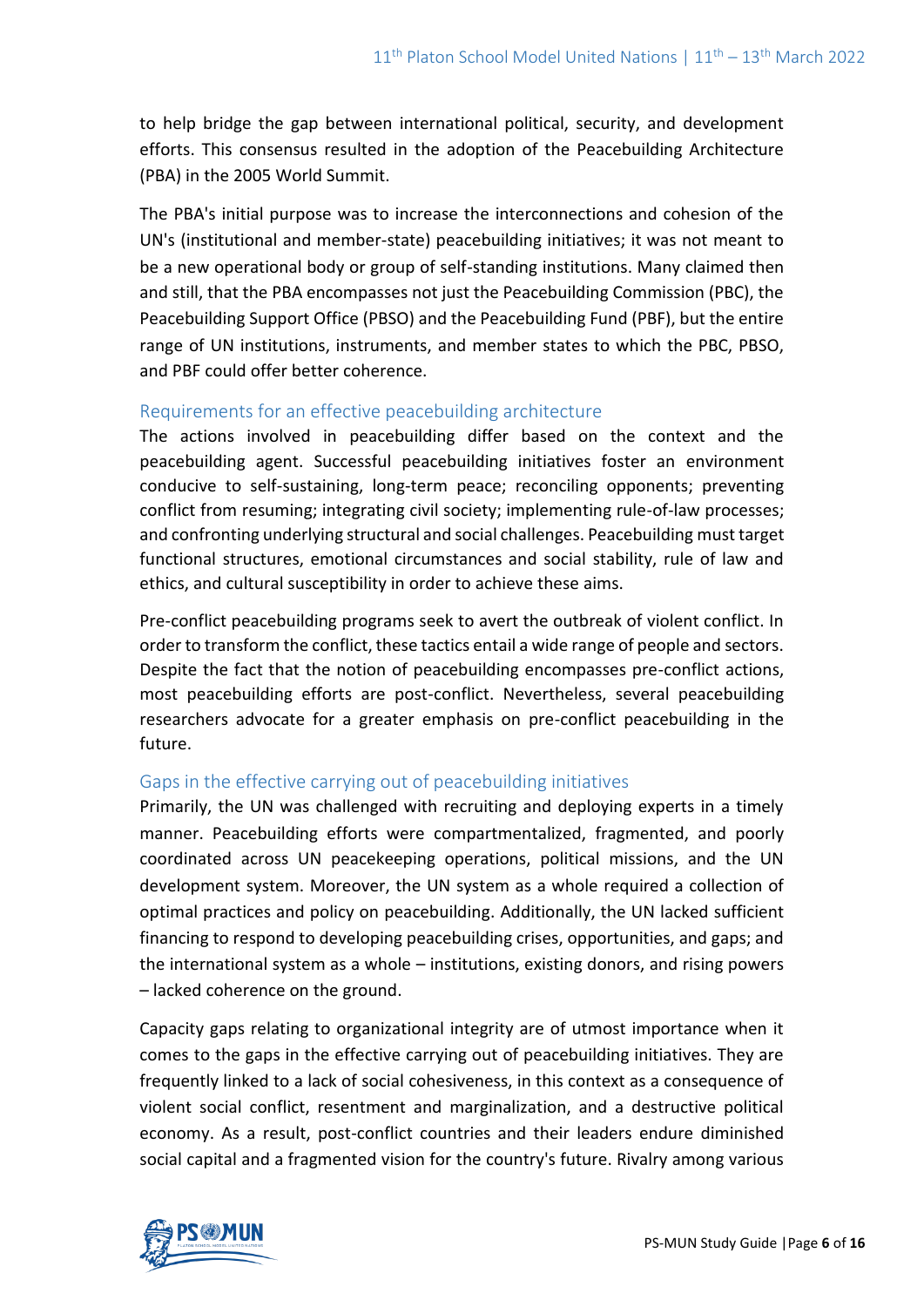development stakeholders to influence and execute the development agenda exacerbates these conditions. These implications make it difficult to change from short-term to long-term planning, both logistically and morally. Creating crossorganizational and time frame links during the planning process institutionalizes conflict-sensitive development techniques.

Enhanced administrative and communication systems offer the logistical framework required for this sort of approach, along with institutional memory and continuity, considering that governments in many post-conflict nations shift more frequently than those in stable countries. The rate at which employees leave a workforce and are replaced in public administration is also on the rise, and is expected to continue as the private sector grows stronger. As a result, it would be preferable to form an inclusive and representative body to serve as the custodian of a long-term vision, coordinating humanitarian and development activities, and forging connections to enhance regional and global integration. As a result, it would be optimal to create an inclusive and representative body to serve as the manager of a long-term vision, coordinating humanitarian and development initiatives, and establishing connections to enhance regional and global cooperation.

Working groups in the Palestinian Territories, for instance, have been organized to combine donor/implementing agency personnel with Palestinian representation as conveners. These groups are structured into technical clusters (for example, infrastructure, healthcare, and social services), which are further subdivided into social and economic sub-sectors. Working groups meet several times annually to exchange knowledge on projects, strategies, and resources, as well as to review subsector goals. These sessions enable the Palestinian Authority to monitor and influence the international community's actions more effectively. Additionally, such cooperation keeps all parties in the crowded Palestinian setting accountable for their plans and decisions. Coordination techniques similar to this one has been employed in Rwanda, the Democratic Republic of the Congo, Timor-Leste, and Nepal. Even though these efforts constitute good practice on paper, involvement is generally optional. Hence, the efficacy is determined by the amount of coordination effort put in by local parties and international organizations. Notwithstanding these obstacles, organized cooperation is unquestionably beneficial to the creation and execution of national sustainable development programs.

#### PBC's major challenges

#### Overloaded expectations

There is a widespread perception that complaints and criticism over the function of the PBC were caused in part by unrealistic and unreasonable expectations. The PBC lacks a field presence, allocated resources from its capitals, and technical competence to assist strategic planning, offer technical

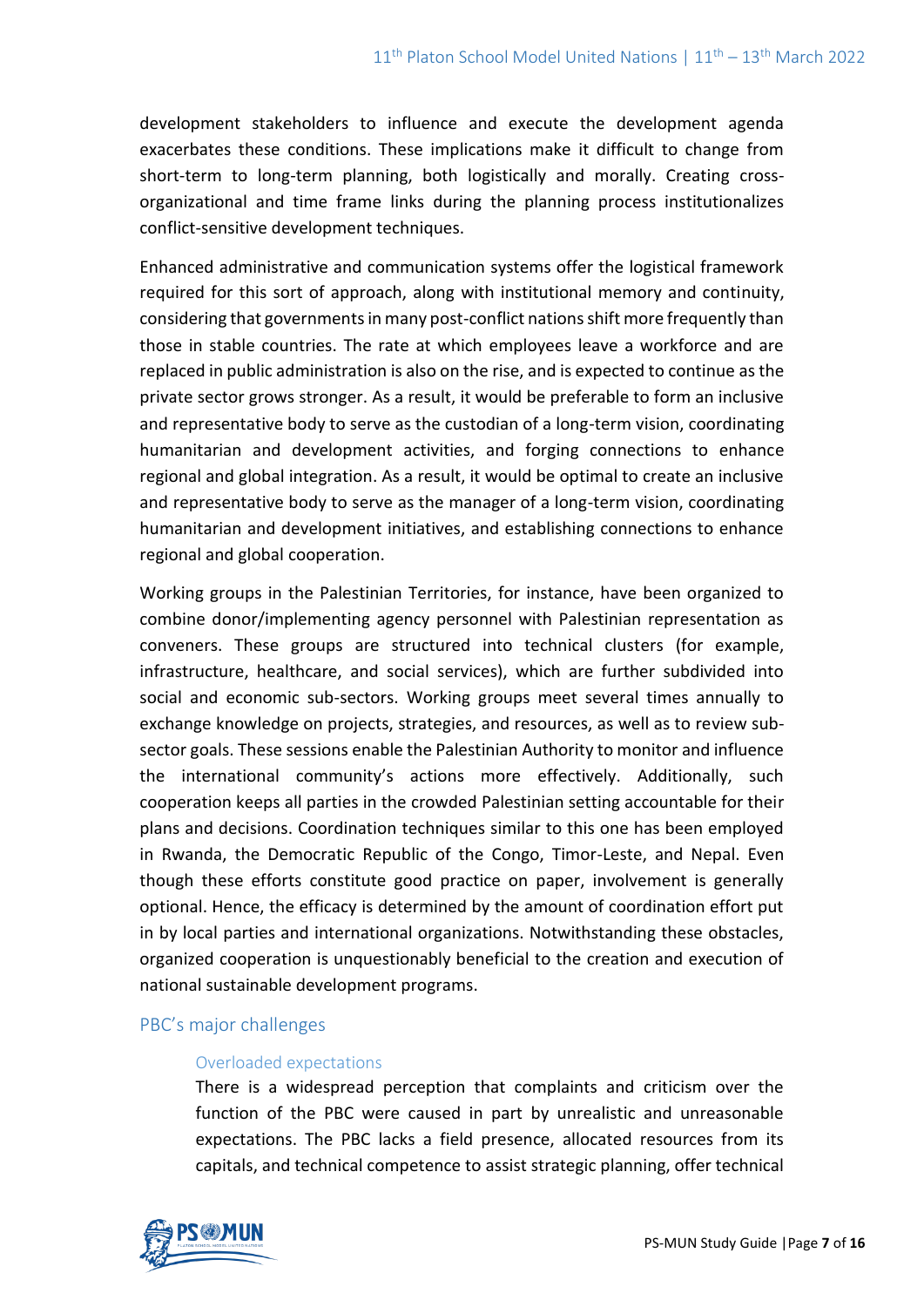guidance, distribute large amounts of additional ODA, or organize donors on the ground. In the absence of a strategic mandate for the PBA in its founding resolutions, there is a prevalent assumption that the institutions, even if adequately resourced to do so, were unlikely to be able to create this space. There is also an increasing belief that state and non-state actors in the field executed these country-level strategic planning and technical tasks more successfully.

#### Not effectively communicated and managed expectations

The PBC had not successfully communicated or moderated expectations about what it could and could not achieve, as well as its effects. This was due to a lack of consensus within the PBC on what its tactics/ tools should be, as well as a lack of coordinated activity and vision among the PBC's Organizational Committee. Consequently, peacebuilding stakeholders in capitals throughout the world remained uncertain about the PBC's aims and effects, which continued to undermine the PBC's diplomatic influence and credibility.

# Insufficient connection to the UN system's lead departments; relations between the PBC and the UNSC

Actors in the PBC and the UN agreed that the PBC's influence was further limited by its lack of connection to the UN system's primary departments. Since 2010, trust and close working ties among the PBC and the Security Council have not developed substantially. Notwithstanding the continued attempts to improve ties, the dynamics did not seem to have changed noticeably: although the Council was originally meant to have a proactive regulatory and supervisory responsibility over the PBC, interest had started to wane and the PBC had felt excessively marginalized from the Council's deliberations (given its mandate to consult the Council on progress in peacebuilding); and some Council members remained skeptical of the "value-added" and effect of the advice and suggestions that the PBC provided.

## Obstacles to Reform

#### Skepticism about the PBC's commitment

Regardless of the innovative ideas on the table, the PBC will be faced with three key foreseeable obstacles, the first one being skepticism. There are still significant questions about what the PBC can provide, as well as uncertainties about whether the PBC is actually devoted to reforming the PBA or to serving as a counterweight to the Council that was developed in the aftermath of 2005. While not attributable to the PBC, the relapses in Guinea-Bissau and CAR have raised additional issues about the PBC's efficiency in promoting global coherence in high-profile cases, and should pause for consideration about whether the PBC should venture into conflict prevention. This persistent

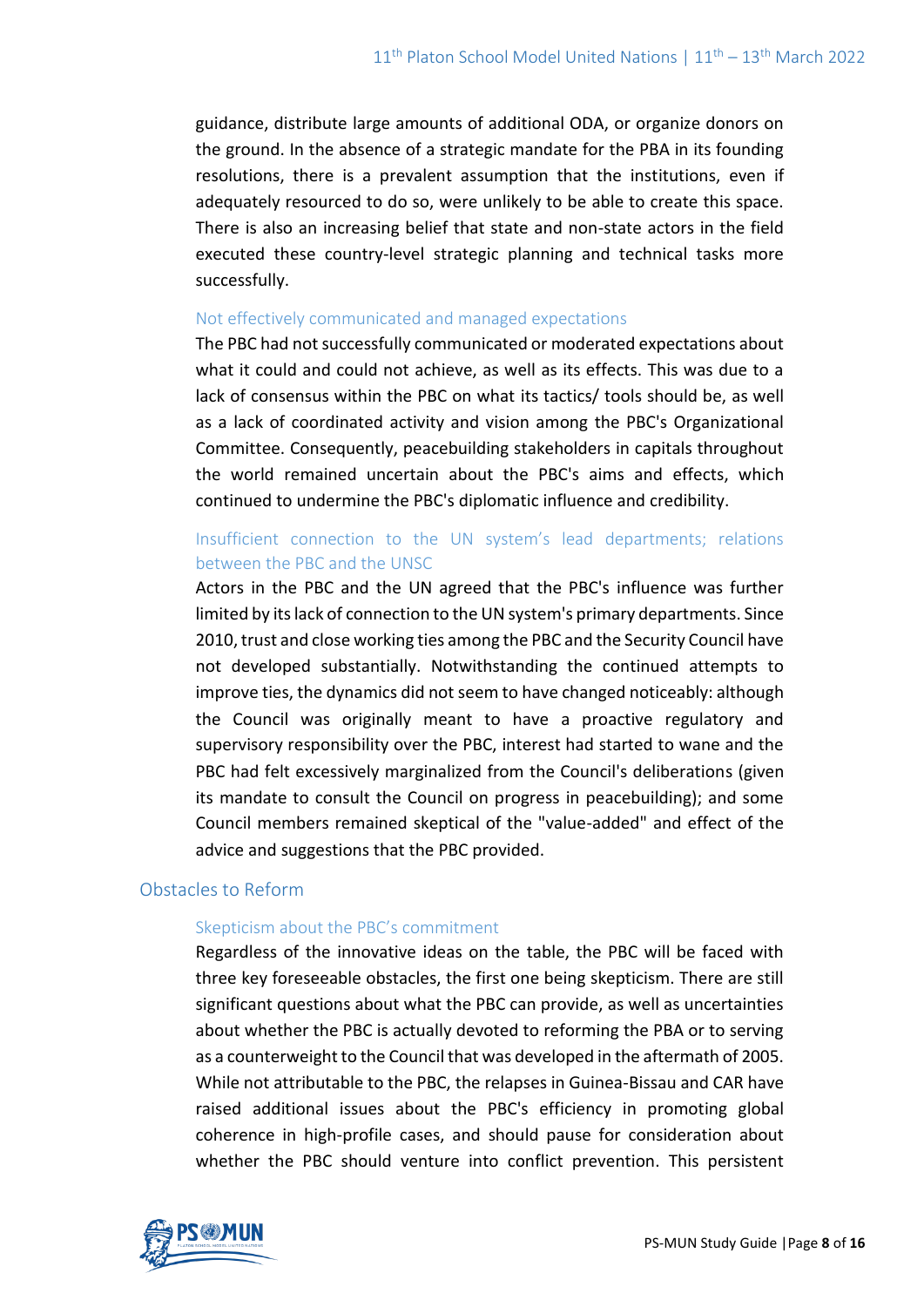skepticism demonstrates the necessity for an open and broad-based reform strategy.

#### Strategic and analytical capacity

The second impediment is the lack of strategic and analytical competence. A small group of PBC members are working on innovative ways to increase the PBC's relevance and influence. The present barriers to the PBA's influence – active engagement of members besides the chairs, a strategic PBSO, and a PBC linked to the larger UN system – have not been addressed.

# Lack of clarity on what authorities, tools and resources the PBC is able to put on the table

The third obstacle is the vagueness and uncertainty on what authority, instruments, and resources the PBC is able to put on the table for nations, within the PBC membership, and among the PBC's stakeholders. Besides additional ODA (which the PBC has failed to mobilize), authority, tools, and resources could include resolutions, negotiation and settlement, convening contact groups, empowering and assisting a variety of international organizations, strategic communications, and investments. The lack of a clear formula allows the PBC to be open and innovative, but the lack of shared awareness and consensus on the range of tools, authorities, and resources promotes uncertainty and apathy to engaging in reform. It has been observed and emphasized that African nations and other "middle and emerging powers" may hold the key to harnessing the PBC's potential.

## Peacebuilding by the Rule of Law

The rule of law is critical for organizing peace operations, particularly peace-building initiatives, in post-conflict areas. Its application defines a condition in which individuals respect the basic rights of others, resulting in better social stability. The rule of law is commonly seen as an ideal that ensures both justice and order, along with individual liberty and societal stability. Essential norms and institutions of the rule of law are often specified in constitutional law, or are authoritatively interpreted in accordance with constitutional procedures. The rule of law requires that all individuals follow constitutional processes and address disputes in compliance with the law.

Given the purpose of what we consider the rule of law, it is quite reasonable and even necessary to regard it as a guiding principle of peace-building efforts. Nevertheless, while doing so, we discover that there is a fundamental problem with its implementation in a war-torn society. It is unusual and unrealistic to establish a constitutional framework that functions authoritatively as a guiding principle in a disordered society. The absence of constitutional rules and institutions does not necessarily imply that constitutional law should be reinstated. Peace operations

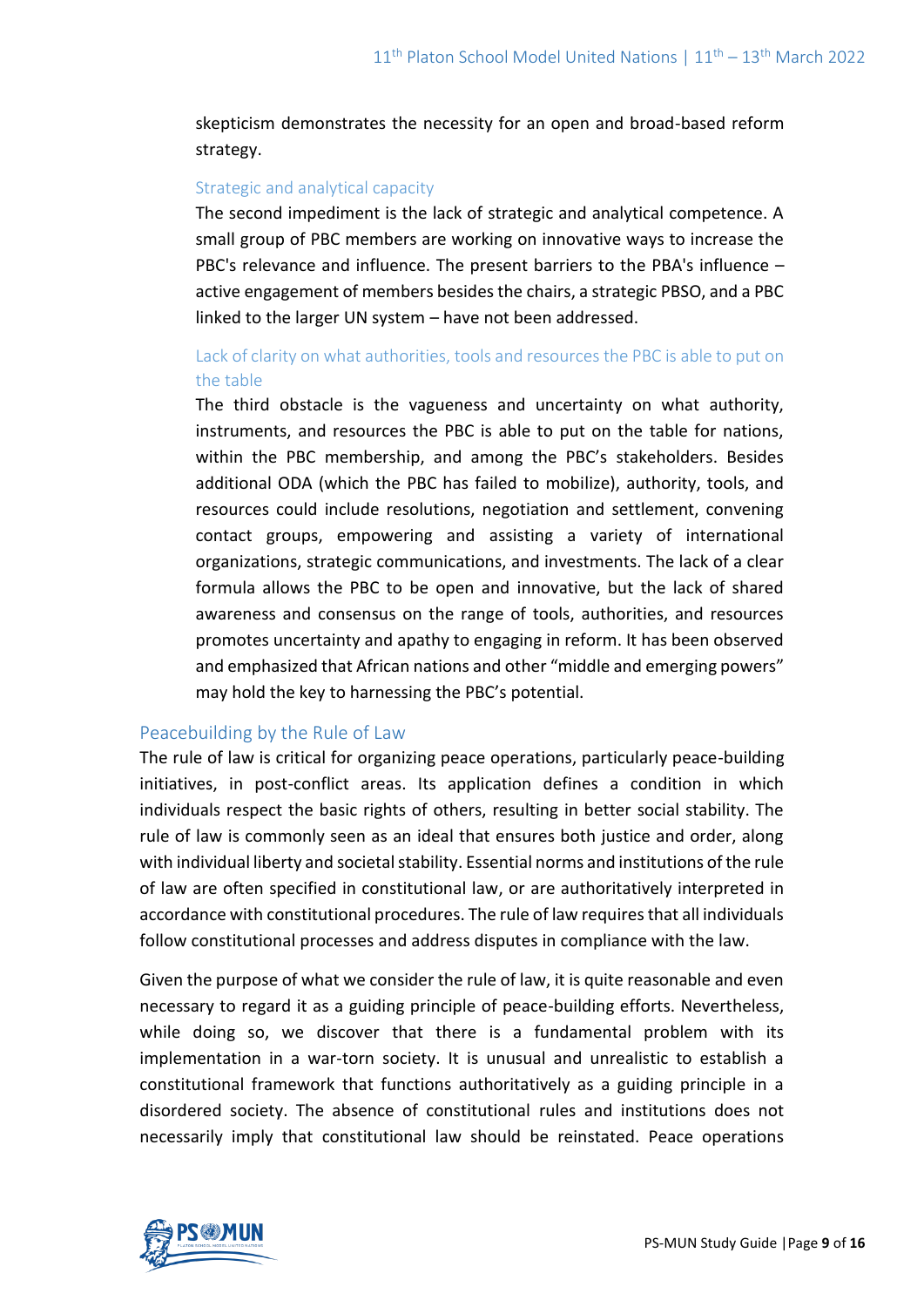happen in almost every constitutional setting when authority is weak, failing to serve as the cornerstone of the "culture of the rule of law".

With democracy becoming the standard of political governance (and the growth of human rights movements), the construction of democratic, inclusive, and legal ways of governance are starting to be considered as a solution to violent internal disputes. Therefore, rule of law initiatives have become utterly connected to the broader peacebuilding goal. However, post-conflict societies are frequently characterized by the lack of the rule of law, at least as it is usually interpreted in a democratic society. Institutions related with the rule of law, including the judiciary and the police, may be damaged, ineffective, or illegitimate.

#### Case studies

#### Mali: 7 peacekeepers killed

Seven United Nations peacekeepers were killed and three badly injured when their vehicle was hit by an unexpected explosive device in central Mali during December 2021, increasing the total number of U.N. troops killed in the unstable west African country this year to 19. Since 2012, Mali has been trying to control an Islamic extremist insurgency. With the assistance of a French-led military operation, extremist rebels were driven from power in Mali's northern towns, but they regrouped in the desert and started attacking the Malian army and its allies. Attacks on civilians and United Nations forces have exacerbated the situation.

The 19 troops killed in Mali last year include eight from Togo, three from Egypt, one of whom died from injuries sustained in an ambush in northern Mali last November, four from Ivory Coast, and four from Chad, according to the United Nations. Over 87,000 peacekeepers from more than 120 nations are presently serving in 12 missions throughout the world, including over 16,600 in Mali.

#### Nepal: coordinated UN support to peacebuilding

The PBF has funded \$10 million in activities, rapidly filling a financing gap and sparking donations from additional donors to the UN Peace Fund for Nepal. PBF funding has allowed UN assistance to expand towards new sectors such as youth employment, transitional justice, women's rights advocacy, and gender equality. This is a concerted UN effort to assist agreed-upon peacebuilding initiatives, including a UNICEF programme that has reintegrated 4,000 combatrelated minors into their communities and provided them with education and training. With assistance from the Peacebuilding Support Office, the UN country team and local donors developed the "Peace through Development" approach — a unified platform for the UN and the international community's assistance for peacebuilding in Nepal.

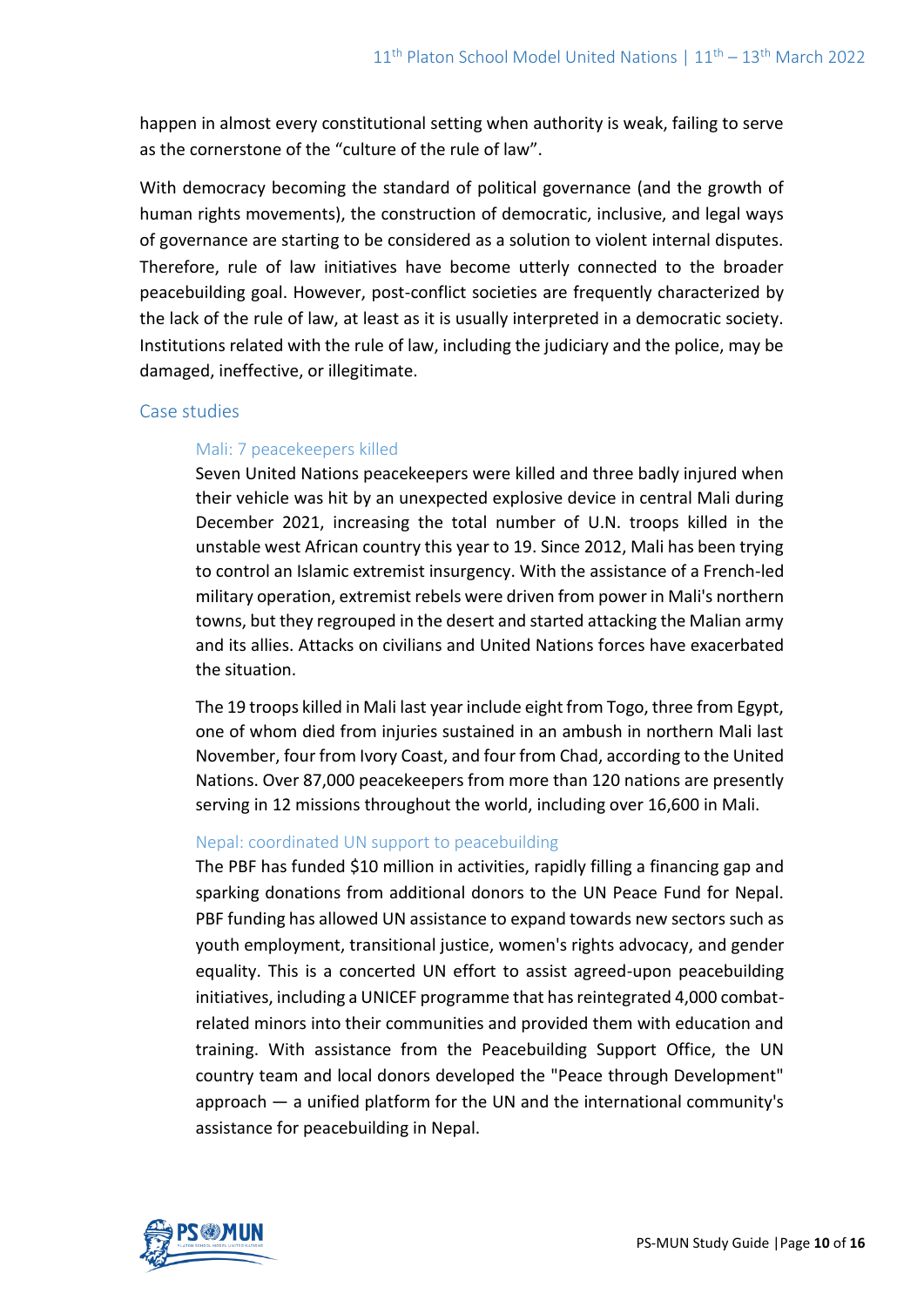# MAJOR COUNTRIES AND ORGANIZATIONS INVOLVED

#### Burundi

The PBC has helped improve the situation in Burundi significantly. It has (i) optimized communication between political parties and civil society concerning the country's peace priorities; (ii) mobilized financing for peacebuilding, primarily via the 2007 Donor Conference – which produced \$570 million in pledges – and the Commission's role in breaking the stalemate over the IMF's sixth replenishment evaluation; and (iii) helped facilitate a dialogue to guarantee unrestricted, just, and peaceful elections in 2010.

#### Guinea-Bissau

Guinea-Bissau has been plagued by insecurity, with frequent political crises and conflicts between civilian and military officials. Guinea-Bissau has been in the grip of yet another cycle of institutional crises and political insecurity since August 2015. Following a brief period of national peacebuilding initiatives under the Government's Terra Ranka program in 2014, conflicts among major political actors hindered the execution of critical reforms. The PBC had repeatedly encouraged national dialogue among stakeholders in the past.

#### Sierra Leone

The Peacebuilding Commission's mission in Sierra Leone was very successful. It has (i) assisted in the coordination of international assistance and the endorsement of a single, nationally operated peacebuilding strategy, the Agenda for Change; (ii) facilitated UN integration behind a single Joint Vision for Sierra Leone; (iii) facilitated the coordination of youth employment programs aimed at creating thousands of jobs.

## European Union (EU)

Since 2011, the EU has performed admirably and strengthened its methods of delivering conflict prevention and peacebuilding (CPPB) support. The EU enhanced its policy frameworks, streamlined parts of its institutional structures, attempted to enhance human resources, and fostered inter-institutional collaboration and coordination. As a result, the EU's coherence in supporting the CPPB improved.

## African Union (AU)

The African Union's approach to peacebuilding is broad and encompassing, based on Africa's historical background and acquired knowledge from the United Nations, but it depends on the presence of a legitimate government, a functional society, and domestic parties for discourse to commence. Without these requirements, the strategy results in long-term peace enforcement rather than long-term peacebuilding.

Regardless of the circumstances, peacebuilding in Africa has had minimal success owing to a failure to substantially reform the inherited post-colonial state, culture, and politics. The neocolonial conditions aided in delaying the development of long-

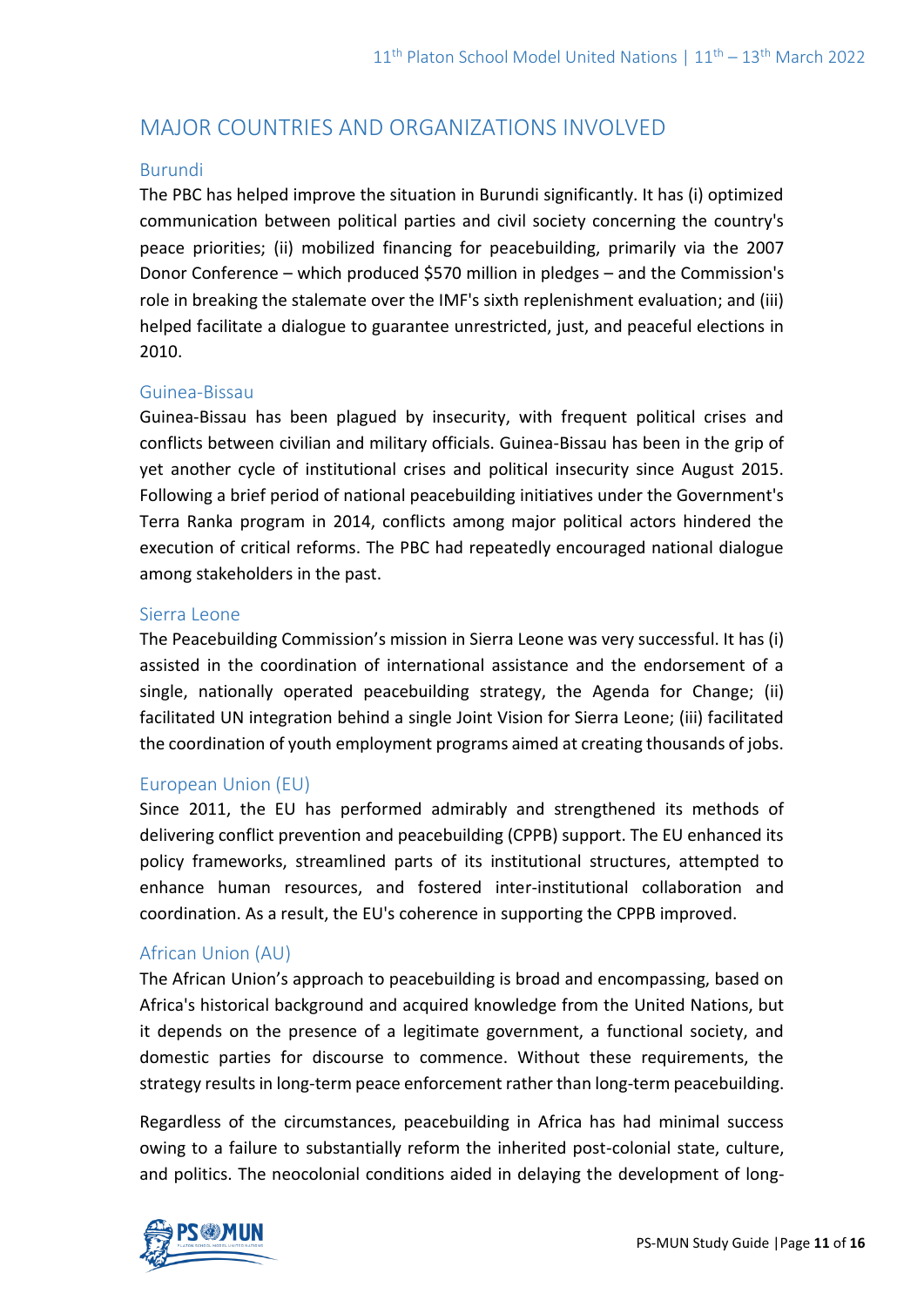term peace. The African experience with peacebuilding reveals the demand for a more substantial peace than is presently the international norm  $-$  a peace model that is predicated on the continuous decolonization of the African state and society in hopes of giving rise to what may be termed a decolonial peace.

# Organization for Security and Cooperation in Europe (OSCE)

The OSCE advocates for more than a billion people's stability, peace, and democracy by political dialogue about shared principles and practical activity that leads to longterm development. Decision No. 3/11 of the OSCE Ministerial Council on 'Elements of the Conflict Cycle', which has been crucial in enhancing the Organization's capacity for early detection and warning, preventive diplomacy and resolution, crisis response, and post-conflict rehabilitation and peacebuilding.

# European Peacebuilding Liaison Office (EPLO)

The European Peacebuilding Liaison Office (EPLO) is an autonomous civil society platform comprising European NGOs, NGO networks, and research institutes dedicated to peacebuilding and the avoidance of disputes and conflicts. EPLO was established in 2001 by 16 organizations.

| <b>DATE</b>                              | <b>DESCRIPTION OF EVENT</b>                                                                                                                                                                               |
|------------------------------------------|-----------------------------------------------------------------------------------------------------------------------------------------------------------------------------------------------------------|
| January 31st, 1992                       | The Boutros Boutros-Ghali Agenda for Peace was introduced to the<br><b>United Nations</b>                                                                                                                 |
| January 25 <sup>th</sup> ,<br>1995       | The Supplement to an Agenda for Peace –where the need for peace<br>to be institutionalized was emphasized- was published by the<br>Secretary General, Boutros Boutros-Ghali                               |
| August 17 <sup>th</sup> , 2000           | The Brahimi Report was published                                                                                                                                                                          |
| 2001                                     | The European Peacebuilding Liaison Office (EPLO) was founded                                                                                                                                              |
| September 19 <sup>th</sup> ,<br>2003     | The Review of Technical Cooperation in the United Nations was<br>published, which aimed for improved coordination in peacebuilding<br>throughout the UN system                                            |
| 2005                                     | Establishment of the UN Peacebuilding Architecture (PBA)                                                                                                                                                  |
| September 14-<br>16 <sup>th</sup> , 2005 | More than 170 leaders of state and government attended the 2005<br>World Summit at the UN Headquarters in New York. Global leaders<br>decided during the Summit to act on a wide array of topics to solve |

# TIMELINE OF EVENTS

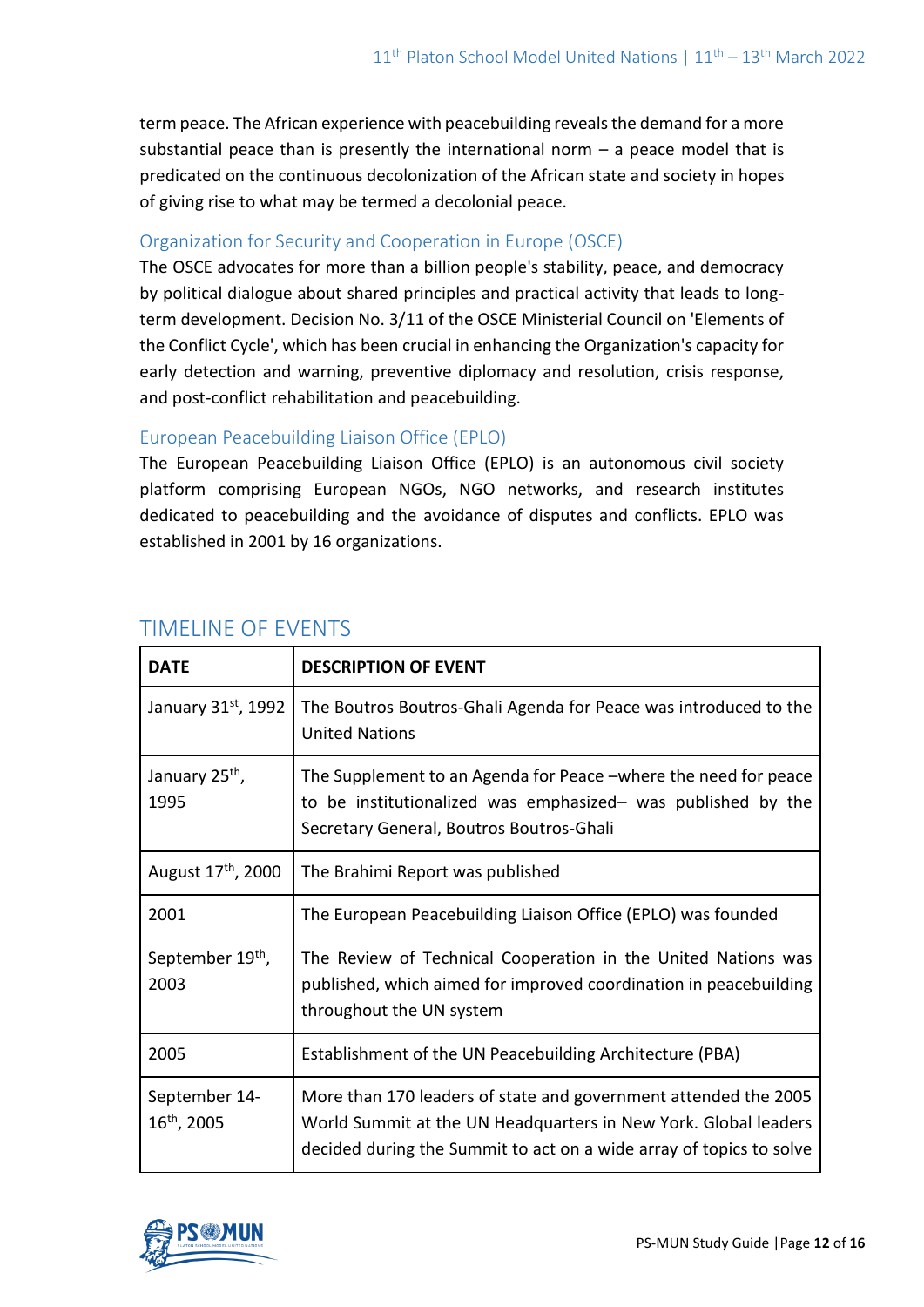|      | important global concerns                                                                                                                                       |
|------|-----------------------------------------------------------------------------------------------------------------------------------------------------------------|
| 2006 | The UN Peacebuilding Capacity Inventory was made public, which<br>provided a summary of the numerous peacebuilding initiatives<br>carried out by 31 UN entities |
| 2011 | The EU started becoming involved with enhancing methods of<br>delivering conflict prevention and peacebuilding (CPPB) support                                   |
| 2020 | Review of the United Nations Peacebuilding Architecture                                                                                                         |

# PREVIOUS ATTEMPTS TO SOLVE THE ISSUE

# Boutros Boutros-Ghali Agenda for Peace 1992

*An agenda for peace: proactive diplomacy, peacemaking, and peacekeeping: report of the Secretary-General in response to the statement issued by the Security Council Summit Meeting on 31 January 1992 / Boutros Boutros-Ghali* 

The document describes Boutros-Ghali's thoughts on how the UN should respond to conflict in the post-Cold War world. Acknowledging the limits of peacekeeping, especially as such operations became more widespread in the early 1990s, the United Nations Security Council convened in 1992 for the first time as a meeting of heads of state.

# Report of the Panel on UN Peace Operations (Brahimi Report) (A/55/305)

The Brahimi report was published in 2000 by a panel of 10 experts in response to the severe failures of UN peacekeeping in the 1990s, particularly in Rwanda and Srebrenica. The subsequent Brahimi Report (formally the Report of the Panel on United Nations Peace Operations), published in 2000, emphasized the need to expand the UN's capabilities to carry out a wide range of operations.

# Review of the United Nations peacebuilding architecture (A/RES/70/262)<sup>6</sup>

The significance of a detailed and holistic strategy to sustaining peace is emphasized, especially through conflict preventive measures, reinforcing the rule of law at the international and domestic levels, and promoting prolonged and sustainable economic growth, alleviation of poverty, social progress, sustainable development, national rapprochement and unification, via encompassing dialogue and negotiations, access to justice, and transitional justice.

<sup>6</sup> *A/RES/70/262: Review of the United Nations Peacebuilding*  [www.un.org/en/development/desa/population/migration/generalassembly/docs/globalcompact/A\\_R](http://...www.un.org/en/development/desa/population/migration/generalassembly/docs/globalcompact/A_RES_70_262.pdf) [ES\\_70\\_262.pdf.](http://...www.un.org/en/development/desa/population/migration/generalassembly/docs/globalcompact/A_RES_70_262.pdf)

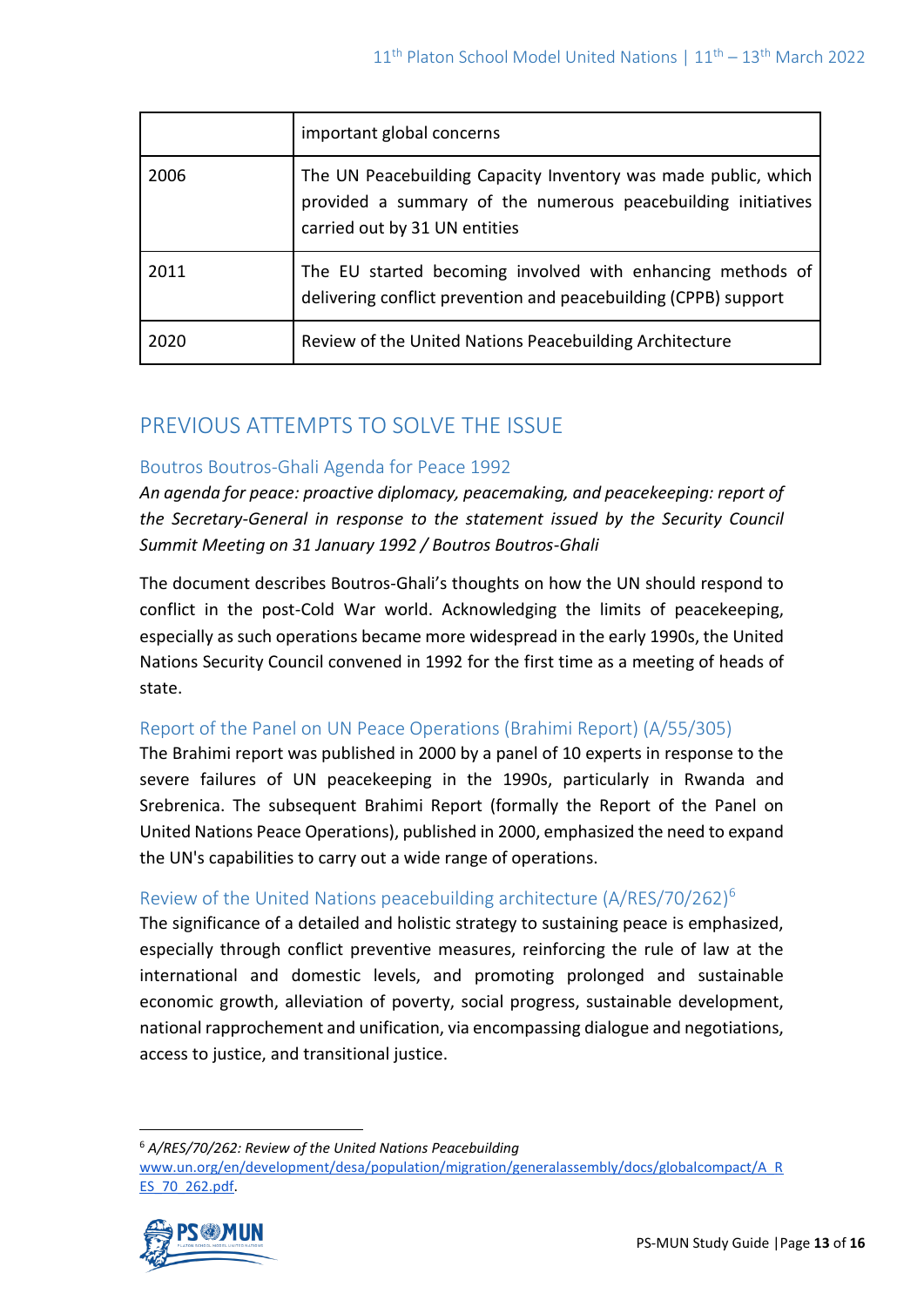## Resolution 2282 (2016) (S/RES/2282)<sup>7</sup>

This resolution solidifies national governments' and authorities' principal obligation for recognizing, driving, and directing priorities, schemes, and actions for achieving sustainable peace, and emphasizes that inclusivity is essential for developing national peacebuilding processes and goals in needed to guarantee that the necessities of all parts of society are acknowledged properly considered.

# POSSIBLE SOLUTIONS

## Comparative Analysis and Evaluation of Peace Architectures

A challenge of great significance for architectural research is the creation of methods and means to enhance long-term peace processes. A comparative examination and evaluation of successful and unsuccessful peacebuilding attempts might greatly reduce the learning curve. Three distinct phases might be identified in such a comparison analysis. In the first step, the conflict to be transformed is analyzed and evaluated. This indicates the challenges to be tackled as well as the level of complexity to be anticipated. The second step entails evaluating the outcomes or output of peacebuilding activities, while the third part focuses on the process.

## Development of a new PBC policy

Working to develop a PBC policy function that concentrates on a broader set of global and regional obstacles to peace and security, particularly where international responses are segmented or are inadequate and unsatisfactory, like management of natural resources, transnational threats (organized crime, illicit financial flows), regional peacebuilding strategies, sub-national conflicts, and potentially having a significant role to play in more efficient horizon scanning, is an indispensable measure that must be taken.

## Consideration of gender roles

Gender roles must be inspected in order to truly comprehend society as a whole, the root causes of the conflict, and to help determine which measures should be implemented during the peace-building process addressing specific gender categories while keeping in mind that each of them is affected by the conflict in a different manner. In other words, gender perspectives should be included into all policies, operations, and tasks in order to successfully carry out missions.

## Improving peacebuilding through better planning and inclusiveness

Countries may build longer-term solutions that are specifically customized to their requirements via improved planning and the ability to evaluate progress and results. This increases peace-building initiatives' planning and ability to deal with unforeseen impediments. Improved capability and coherence in the creation of various strategies

<sup>7</sup> *ODS Home Page - Documents-DDS-Ny.un.org*. documents-ddsny.un.org/doc/UNDOC/GEN/N16/118/51/PDF/N1611851.pdf?OpenElement.

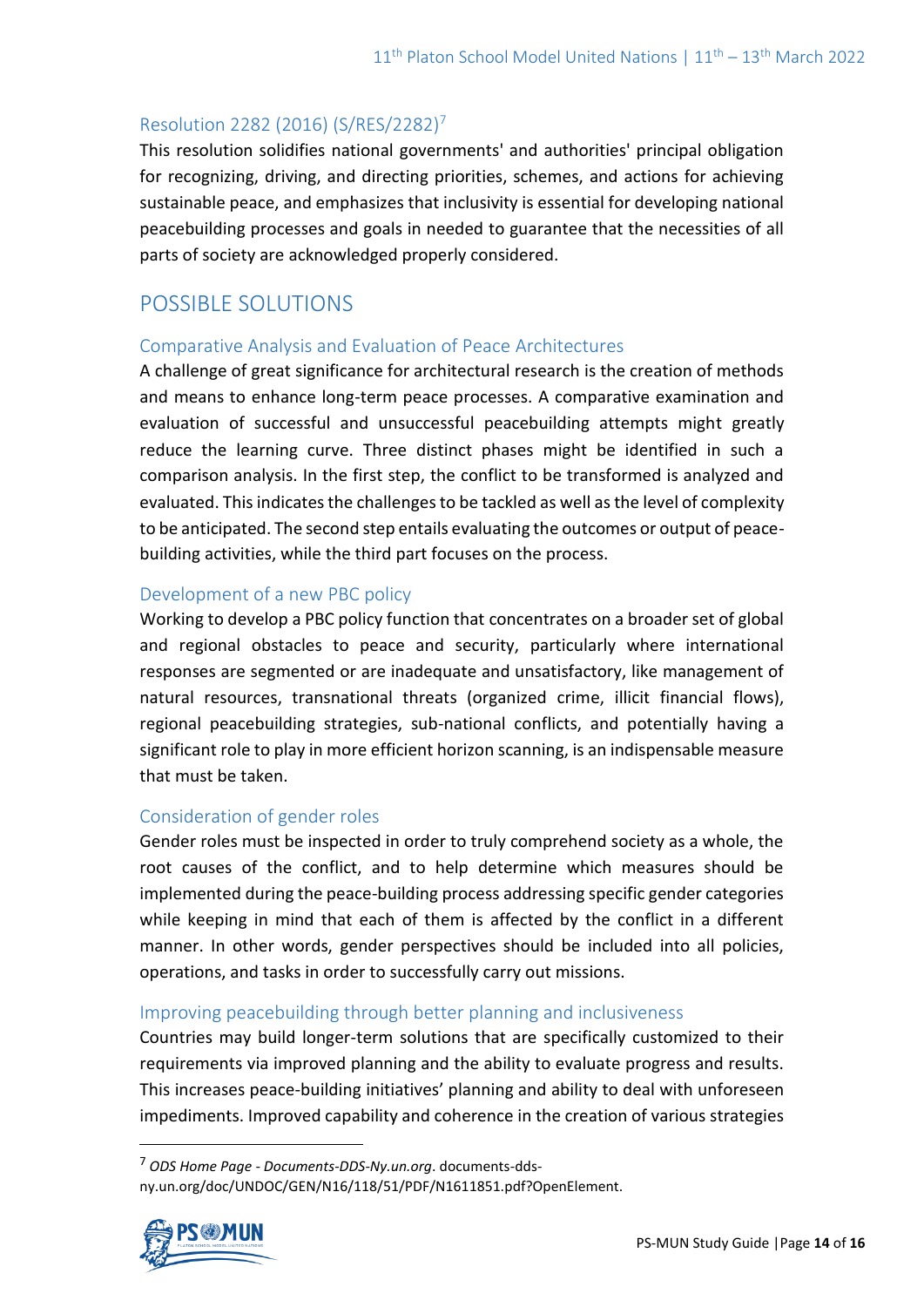is crucial for the process' success. Collaboration with governments and the strengthening of civil society are essential for ensuring that those directly impacted by conflicts are acknowledged. By concentrating on people's voices, peacebuilding should guarantee that their priorities are incorporated in the context of a country's broader ambitions. The best method to establish a future for people dwelling in conflict zones is to maintain external support for peacebuilding with appropriate resources and political will, as well as to ensure that the support does not fade too soon.

# BIBLIOGRAPHY

"7 UN Peacekeepers Killed, 3 Critically Hurt in Central Mali." *Yahoo! News*, Yahoo!, news.yahoo.com/7-un-peacekeepers-killed-3-175756670.html?guccounter=1.

"African Union Approaches to Peacebuilding - World." *ReliefWeb*, reliefweb.int/report/world/african-union-approaches-peacebuilding.

"How the EU Can Step up Its Support to Conflict Prevention and Peacebuilding." *ECDPM*, 23 Feb. 2021, ecdpm.org/talking-points/how-eu-can-step-up-supportconflict-prevention-peacebuilding-cppb/.

"Introduction: Justice, Rule of Law & Peacebuilding Processes." *Peace Building Initiative - Justice, Rule of Law & Peacebuilding Processes*, [www.peacebuildinginitiative.org/indexe33f.html?pageId=1844.](http://www.peacebuildinginitiative.org/indexe33f.html?pageId=1844)

Marketing Communications: Web // University of Notre Dame. "What Is Strategic Peacebuilding? // Kroc Institute for International Peace Studies // University of Notre Dame." *Kroc Institute for International Peace Studies*, kroc.nd.edu/about-us/what-ispeace-studies/what-is-strategic-peacebuilding/.

*New York University - Cic.nyu.edu*. cic.nyu.edu/sites/default/files/gowan\_basics\_un.pdf.

*ODS Home Page - Documents-DDS-Ny.un.org*. documents-ddsny.un.org/doc/UNDOC/GEN/N16/118/51/PDF/N1611851.pdf?OpenElement.

"Official Development Assistance (ODA) - Net Oda - OECD Data." *TheOECD*, data.oecd.org/oda/net-oda.htm.

"OSCE Conflict Cycle Seminar: Inclusivity in Conflict Prevention and Resolution Efforts Crucial." *OSCE*, [www.osce.org/chairmanship/487051.](http://www.osce.org/chairmanship/487051)

**Peace Architecture**, **Building Architecture**, **Architecture**, www3.gmu.edu/programs/icar/pcs/LR83PCS.htm?gmuw-rd=sm&gmuw-rdm=ht.